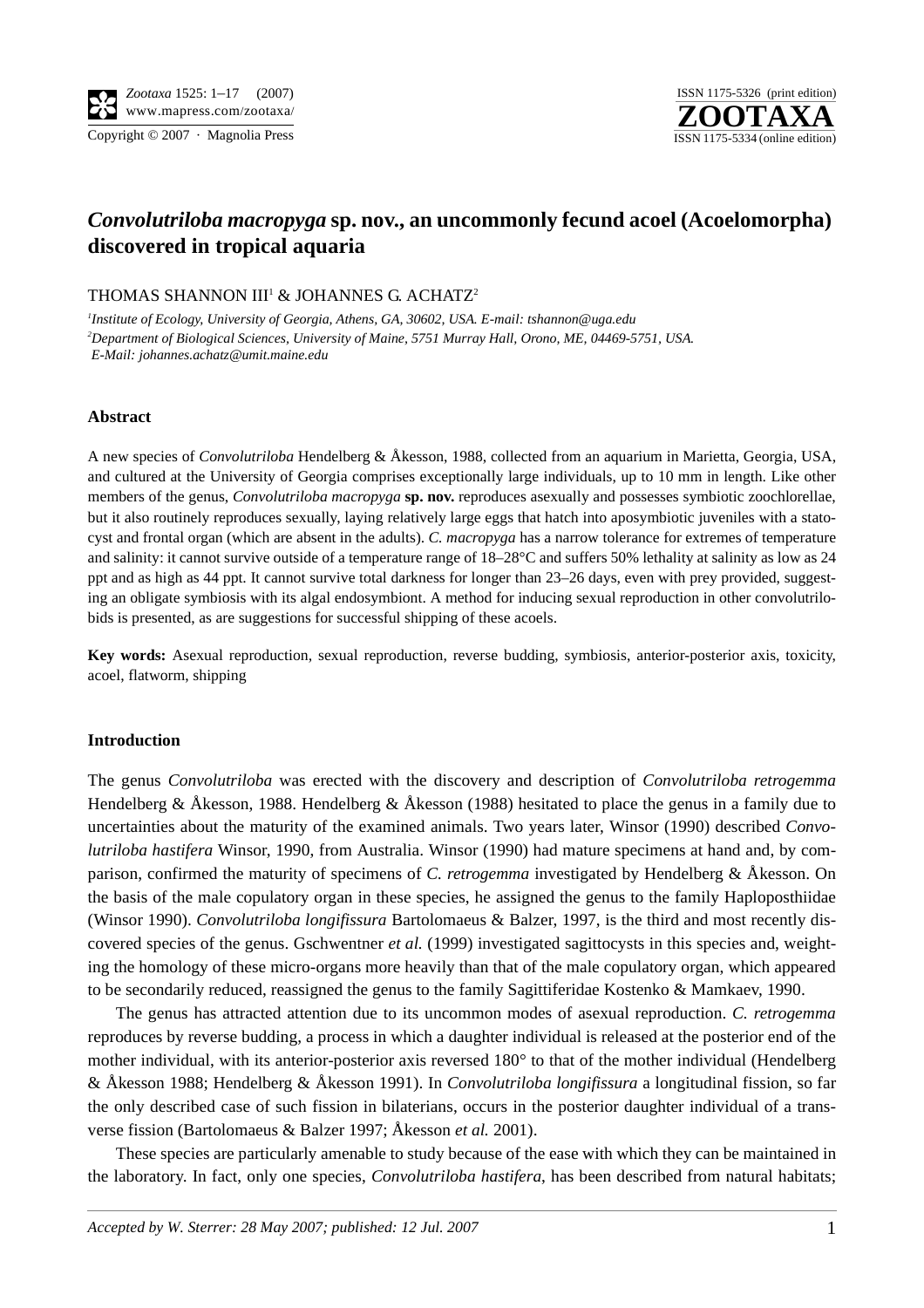the others were originally discovered in aquaria. Because of their high rate of reproduction through asexual means, all of these species are considered pests in the aquarium trade; they routinely "infest" reef tanks.

Sexual reproduction, on the other hand, has rarely been observed in the genus and has yet to be described. We have discovered a new species in the aquaria of a retail establishment in Marietta, GA, bearing reef organisms collected in the Indo-Pacific. While closely related to *Convolutriloba* species, it reproduces sexually regularly. Its sexually prolific nature, combined with the ease with which it can be cultured under appropriate lighting (for photosynthesis in its algal endosymbiont) and provision of prey, make it an ideal candidate for future studies of development, algal-invertebrate symbioses, and photobiology.

## **Material and methods**

Specimens were collected between May 2006 and February 2007 from a tropical marine aquarium at Cappuccino Bay Aquarium, Marietta, GA, USA, and cultured at the University of Georgia. Animals were maintained in trough-style research aquaria in both a mixed-species population with other convolutrilobids (*C. retrogemma*, *C. longifissura* & *C. hastifera*) and in a monospecific culture tank separate from other *Convolutriloba* spp. The aquaria were housed in a constant temperature room maintained at 25<sup>o</sup>C. Artificial seawater (ASW, Instant Ocean®) was maintained at a salinity of 34±1 ppt as measured with an Atago S/Mill hand-held refractometer. The mixed-species tank was illuminated by four Philips 40W 5000°K Ultralume fluorescent lamps providing an average PAR irradiance of  $\sim 100$  umole·m<sup>-2</sup>·s<sup>-1</sup> at the water's surface. Culture tanks were illuminated by two URI Super Actinic and two URI Aquasun-4 VHO 110W fluorescent lamps powered by an IceCap 660 ballast providing  $\sim 200$  umole·m<sup>-2</sup>·s<sup>-1</sup>. All tanks were maintained on a 14h:10h light-dark cycle. Irradiance measurements were made with an LI-190SA quantum sensor and registered with a Li-Cor Model LI-1400 Data Logger. *Artemia* sp. nauplii were provided daily in superabundance to supplement the acoels' diet of rotifers, copepods, and crustacean larvae already present in the aquaria.

Live animals were viewed with an Olympus SZ40 stereomicroscope and an Olympus CX41 compound microscope and photographed with a DFK 31AF03 fire-wire camera and an Olympus C-5050 digital camera (University of Maine). Live animals were alternatively viewed with a Wild M3Z stereomicroscope and a Zeiss Axioskop-2 phase-contrast compound microscope and photographed with a Sony DSC-P71 digital still camera and a Canon PowerShot A520 digital camera (University of Georgia).

Specimens processed for serial sectioning were relaxed with magnesium sulfate isotonic to seawater and fixed for 1 hour in 4% glutaraldehyde in 0.2 M cacodylate (pH 7.2) containing 0.1 M NaCl and 0.35 M sucrose. Specimens were washed in cacodylate buffer, postfixed in cacodylate-buffered 1% (v/v) osmium tetroxide, dehydrated in acetone, and embedded in EMBed/Araldite epoxy resin. Serial thick sections of 2 um were made according to Smith and Tyler (1984) using a diamond knife mounted in a Butler trough (Butler 1979) and stained with Heidenhain's hematoxylin according to Smith and Tyler (1984) or toluidine blue.

Musculature was revealed through F-actin staining of whole mounts with fluorescently labeled phalloidin (Alexa 488; Molecular Probes, Eugene, OR) according to Hooge (2001) and examined with a Leica TCS SP2 confocal laser scanning microscope.

Salinity tolerance was determined by subjecting animals to ASW with salinities ranging from 20 to 50 ppt in increments of 1 ppt. Salinity arrays were arranged in Costar (Corning Inc.) 24-well cell-culture trays selecting six randomly chosen wells per salinity (2.5 ml/well). One adult specimen from culture was then added to each well (186 specimens total). Trays were maintained at 25°C on a 14h:10h light-dark cycle with a surface irradiance of 70 umole·m<sup>-2</sup>·s<sup>-1</sup> provided by two Philips 5000°K Ultralume and two Philips cool white 40W fluorescent lamps. Surviving numbers for each salinity were recorded every 12 hours concomitant with water changes and removal of asexual progeny. Exposure was continued until the numbers were stable for at least two successive 12-hour periods.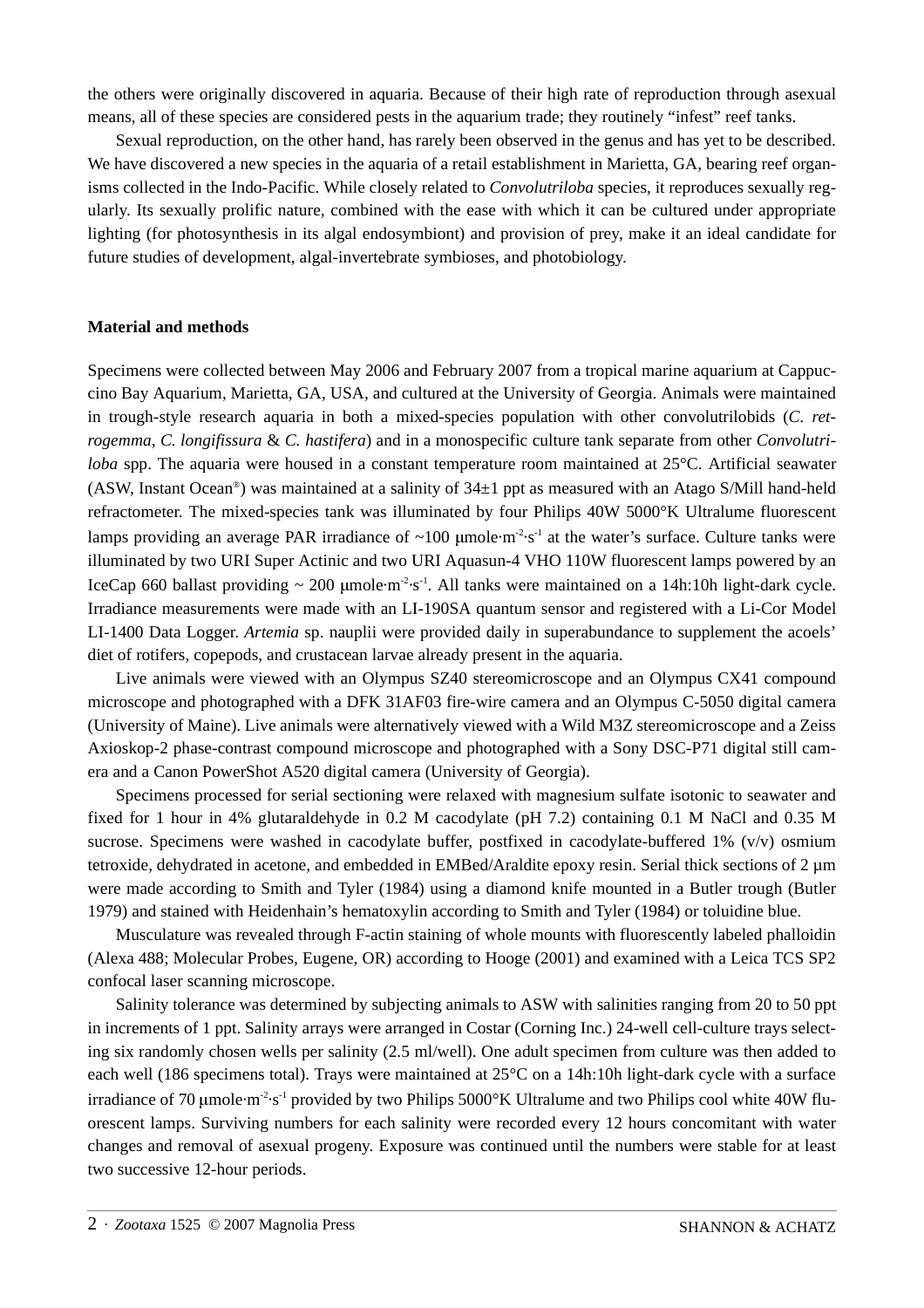Temperature tolerance was determined in a water tray thermally regulated by a Savant RWC825 constanttemperature circulator. Each experimental trial consisted of 20 adults from culture placed in 15 ml Erlenmeyer flasks immersed in the water tray, one animal per flask. Experimentation commenced at 35°C with successive trials run following an increase or decrease of 1°C. Twenty fresh specimens were tested in each trial. Experimental specimens were maintained in 15 ml ASW at 34 ppt on a 14h:10h light cycle as described for the salinity-tolerance experiments. Numbers surviving were recorded every 24 hours for 3 days at each temperature. Incremental temperature changes continued until any 24-hour exposure resulted in 0% survival.

Release rates of asexual progeny by *C. macropyga* **sp. nov.** were measured under a range of light regimens to determine the effect of irradiance intensity on asexual reproduction. Seventy-two asexually active adult specimens were collected from culture and placed in three 24-well culture plates as previously outlined. Each tray was subjected to one of three light treatments for 15 days: Dark (0 µmole·m<sup>-2</sup>·s<sup>-1</sup>), Low (70 µmole·m<sup>-2</sup> <sup>2</sup> $\cdot$ s<sup>-1</sup>), and High (200 µmole·m<sup>-2</sup>·s<sup>-1</sup>). Low flux was provided from the same system used in the salinity and temperature experiments. High flux was provided from the culture tanks' lighting system. Asexual progeny, i.e., released buds, were counted daily for each individual concomitant with water change, addition of *Artemia* sp. nauplii, and removal of counted progeny. Dark trays were serviced under green light provided from a laptop computer LCD screen (all-green jpeg file viewed in full-screen mode) at  $\langle 0.01 \text{ }\mu\text{mole}\cdot\text{m}^2\cdot\text{s}^{-1}$  in an effort to minimize algal photosynthesis. Presence of egg clusters was also recorded and clusters were removed for observation and measurements of egg and cluster sizes.

Dark-survival experiments were conducted with all four species of *Convolutriloba* for comparative purposes. Twenty-four specimens per species were collected from their respective monospecific culture tanks and randomly placed in 24-well culture plates (one animal per well in 2.5 ml, 34 ppt ASW). Trays were then placed in total darkness. Numbers surviving for each species were recorded daily concomitant with water change, addition of *Artemia* sp. nauplii, and removal of egg clusters and asexual progeny. The maintenance tasks were completed in less than 5 minutes and were conducted under the same green-light conditions as outlined above.

Egg comparisons and general observations were conducted on over 200 egg clusters including those collected in the progeny-release experiments and clusters obtained from *C. retrogemma*, *C. longifissura*, and *C. hastifera*. Adult individuals of these three species possessing visible ovaries and false seminal vesicles were selected from their respective culture tanks and placed in 4½" culture dishes in 200 ml ASW, 10 specimens per dish. Sexual reproduction was induced by subjecting these animals to the lower light regimen of 70  $\mu$ mole·m<sup>-2</sup>·s<sup>-1</sup>. Egg-laying generally commenced within 24 hours. Twelve egg-clusters per species were collected. Each cluster was placed on a Neubauer brightline hemacytometer (Fisher Scientific) and digitally photographed with a Canon PowerShot A520 on a Zeiss Axioskop-2 phase-contrast compound microscope. Length and width measurements of three randomly selected eggs per cluster were determined in Adobe Photoshop 6.0 using the hemacytometer markings as a linear standard reference.

Permanent cultures of *C. macropyga* **sp. nov.** have been established at the University of Georgia, Athens, GA; the University of Maryland, College Park, MD; and St. Mary's College, St. Mary's City, MD, to ensure availability for future studies.

#### List of abbreviations

**bn**, bursal nozzle; **cgc**, gland cell containing cyanophilic vesicles; **cm**, circular muscles; **ds**, digestive syncytium; **ef**, eye field; **fgp**, female gonopore; **fsv**, false seminal vesicle; **g**, ganglion; **lm**, longitudinal muscles; **m**, mouth; **mgp**, male gonopore; **mm**, muscle mantle; **nc**, nerve cord; **o**, oocyte; **pc**, pigment cell; **pg**, prostatoid gland cells; **rh**, rhabdoid gland cell; **sb**, seminal bursa; **sg**, sagittocyte; **sv**, seminal vesicle; **t**, male follicle; **v**, vagina; **ve**, vestibulum; **vg**, vesicula granulorum; **vp**, vacuolated parenchymal cell; **zc**, zoochlorellae.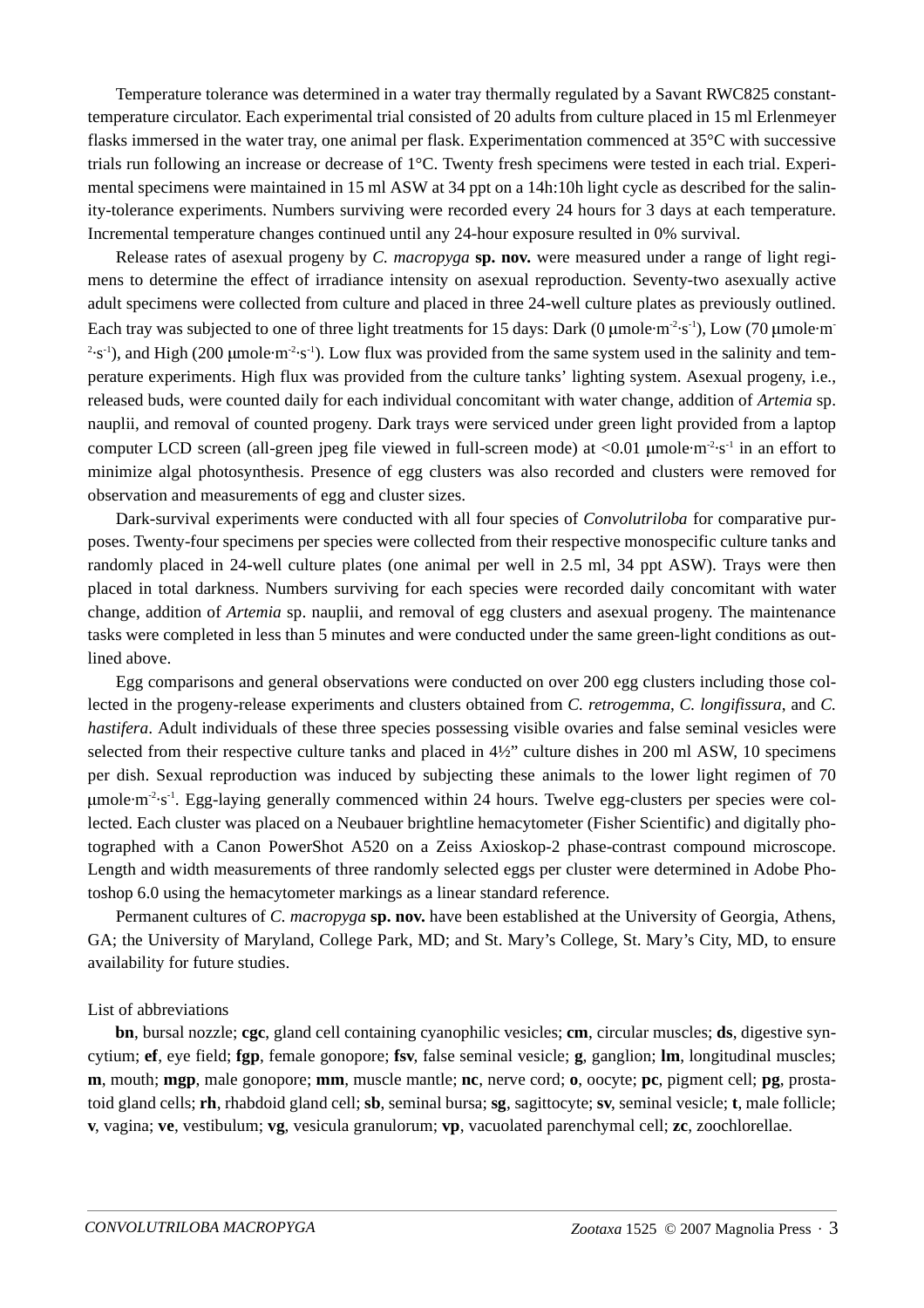## **Results**

# **Family Sagittiferidae Kostenko & Mamkaev, 1990**

# **Genus** *Convolutriloba* **Hendelberg & Åkesson, 1988**

## *Convolutriloba macropyga* **sp. nov.**

**Diagnosis.** *Convolutriloba* with sparsely but widely distributed concrements on the dorsal surface; one type of rhabdoid gland cell with 3-µm long rhabdoids. Male copulatory organ consists of paired, lateral, sclerotized canals leading into a seminal vesicle. Seminal vesicle opens into a vesicula granulorum, which is filled with prostate secretion in its proximal part and cyanophilic vesicles in its distal part. Animals have 1 to 3 bursal nozzles. The mouth is positioned at 31 U of total body length (percent, measured from anterior tip to edge of posterior lobe); the female gonopore is at 52 U; the male gonopore is at 75 U.

**Type material.** Holotype: USNM 1100318, one complete set of 2-µm-thick serial cross sections. Paratypes: USNM 1100329, one partial set of 2-µm-thick serial sagittal sections, USNM 1100330, USNM 1100331, two partial sets of 2-µm-thick serial cross sections.

**Type Repository.** Smithsonian Natural History Museum, Washington D.C., USA.

**Type Locality.** Tropical marine aquarium at Cappuccino Bay Aquarium, Marietta, GA, USA.

**Etymology.** Specific epithet is a derivation of the Greek *macro*- (large) and *pyga* (rump), and reflects the extensive expansion of the posterior region of the body, especially while basking.

**Other material examined.** Living specimens and eggs in squeeze preparations; 12 whole-mount specimens for fluorescence microscopy; four partial serial sections stained with toluidine blue.

**External morphology & behavior.** *Convolutriloba macropyga* **sp. nov.** is flat and shield-shaped, its body rounded anteriorly and indented at the anterior tip, broadening to auricular apices set off by a transverse constriction ~2 mm behind the anterior tip, and broadening toward two rounded lateral caudal lobes and a longer, slender median caudal lobe (Figs. 1A–C, 2A). Immature specimens always possess the three caudal lobes (Fig. 1C), but adults often develop multiple median lobes ― usually 2 or 3, and up to 9 (Fig. 1A). Individuals are often observed lying stationary with their anterior end erected into the water column in well-illuminated areas. When basking like this, the body is dorso-ventrally flattened to a thickness of 200–360 µm along the lateral margins and 550 µm along the median line. Mature basking specimens are up to 8 mm long and 6 mm wide.

When motile, adult specimens measure up to 10 mm in length and, apart from slight indentations in the lateral margins at the transverse constriction, are uniformly 1.5–2.5 mm wide along the entire length as the body is held tube-like, with the lateral margins curled ventrally. The animal glides by ciliary action.

A sudden increase in light intensity triggers a negatively phototactic, or photophobic, behavior. Mechanical disturbance of specimens in glass culture dishes trigger rapid, forward motion. Similar disturbances in more natural environments cause the animal to move to the shaded undersides of objects or into the substrate.

When food is present, as when *Artemia* sp. are added to the cultures, animals lift the anterior body tip from the substrate and curl the lateral edges and the two ventral flaps (Fig. 2B) anterior to the transverse constriction ventrally, forming a "capturing funnel" (Fig. 1B) *sensu* Hendelberg & Åkesson (1988). The funnel leads to the mouth, which is located medially on the ventral side ~2 mm behind the anterior tip (Figs. 2B, 3A). Though some animals will move in the direction of the prey, most remain relatively motionless with their posterior lateral margins attached to the substrate. When prey moves into the funnel, the animal traps it by pressing down flat against the substrate and moving forward to bring the prey into its mouth.

Body coloration is green, tinged with red, due to symbiotic zoochlorellae and scattered, red rhabdoid gland cells and a diamond-shaped red spot comprised of pigment cells in front of the caudal lobe. The dorsal body surface appears bluish in reflected light due to refractive concrements (Figs. 2A–F).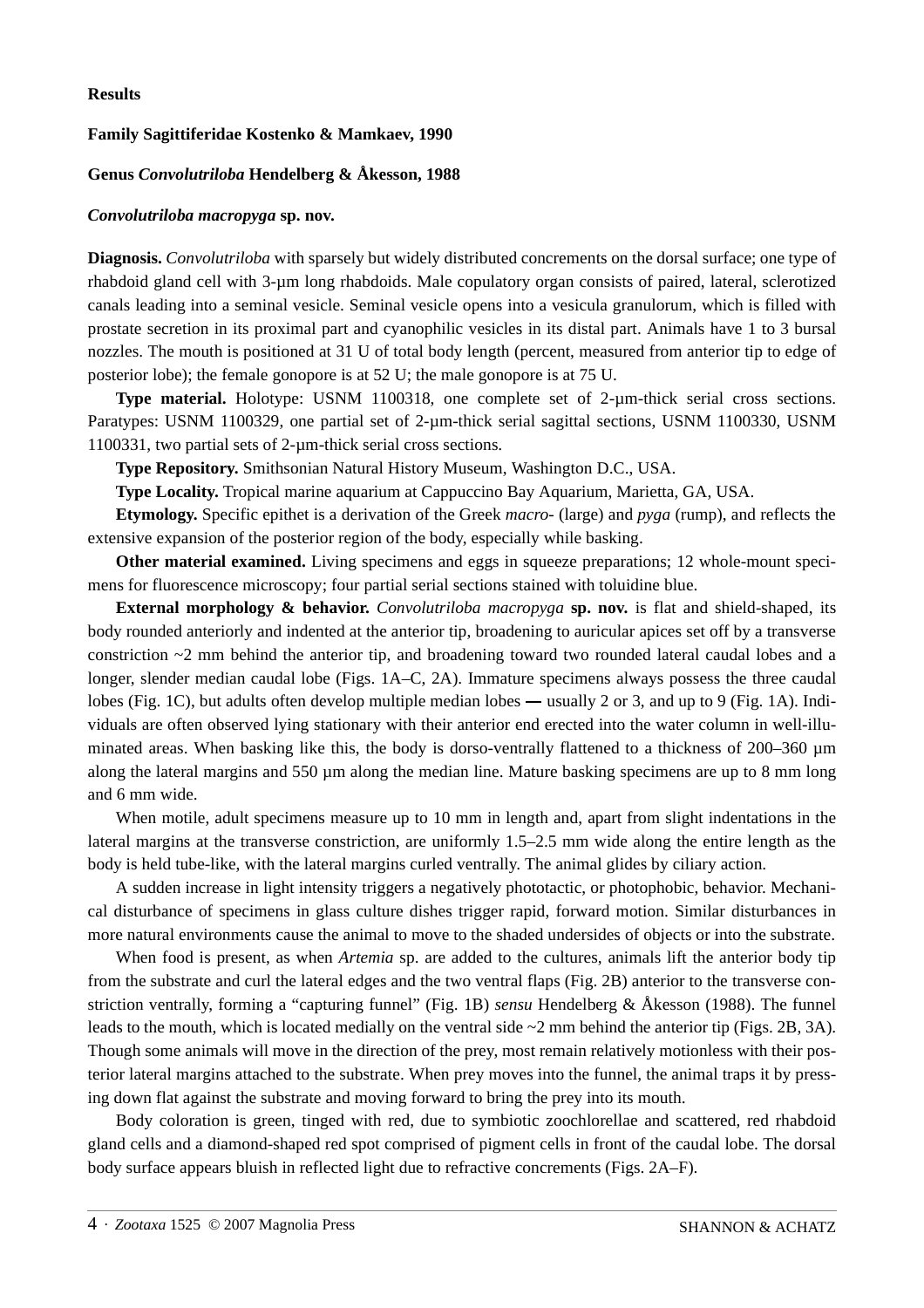

**FIGURE 1.** *Convolutriloba macropyga* **sp. nov.**; photomicrographs of living, non-anaesthetized, non-squeezed specimens. A. Dorsal view of a large sub-adult with asexual buds and multiple median caudal lobes. B. Ventral view of smaller sub-adult exhibiting the characteristic "capturing funnel" leading to the mouth. Visible are the maturing false seminal vesicles terminating at the male gonopore forward of the central red-pigment spot. C. Dorsal view of an immature, asexually-produced progeny showing the characteristic two rounded lateral caudal lobes and single, longer, slender median caudal lobe.

**Epidermis.** The epidermis is entirely ciliated. The cilia are commonly ~8  $\mu$ m long, but can measure up to 12 µm in some areas. On the ventral side of the capturing funnel, the cilia are often sparse or shorter. The epidermal nuclei are sunken beneath the body-wall musculature. Small refractive epidermal concrements occur in large fields. The density of these fields increases gradually from the anterior to the posterior end. The concrements give the surface a bluish sheen under incident light and appear dark purple in transmitted light (Figs. 2C–E). The sheen vanishes when animals are relaxed in magnesium sulfate. Dorsally at the transverse constriction, three to five small white spots of concrements occur in a transverse row. Similar spots occur along the lateral margins in some individuals.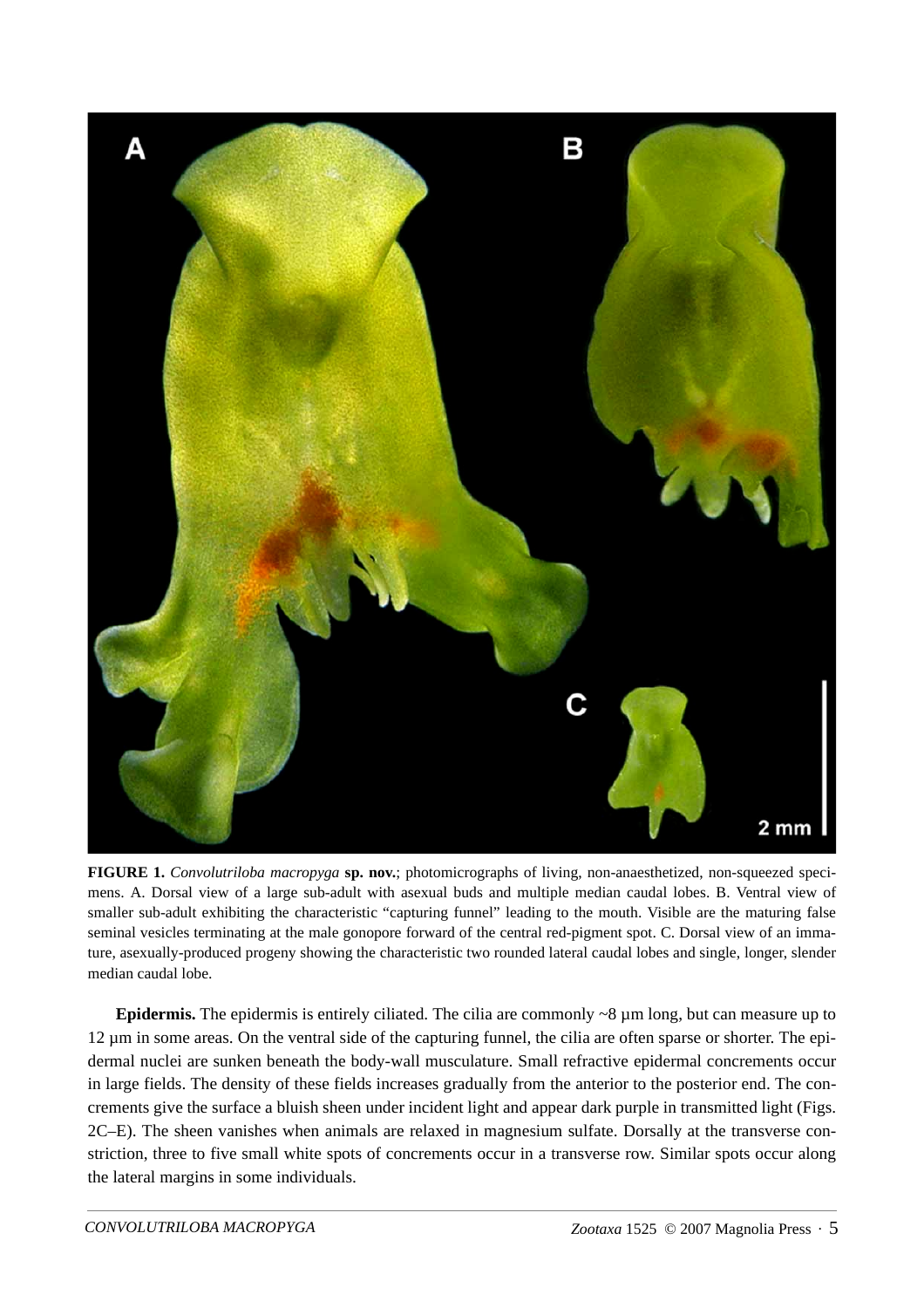

**FIGURE 2.** *Convolutriloba macropyga* **sp. nov.**; photomicrographs of living specimens. A. Dorsal view of whole anaesthetized specimen. Black arrowhead points to eyespot, black arrow to diamond-shaped spot of pigment cells. B. Ventral view of whole anaesthetized specimen. White arrowhead indicates mouth, white arrow seminal bursa and bursal nozzle tissue, black arrowhead ventral flap, and black arrow male gonopore. C. Dorsal view of cluster of three specimens showing refractive blue sheen. D. Dorsal body surface with blue concrements in incident light. E. Dorsal body surface with concrements in transmitted light. F. Rhabdoid glands of dorsal body wall. Arrow indicates refractile, uncolored rhabdoids; asterisk marks red rhabdoid gland cell; arrowhead indicates symbiotic algal cell.

**Sensory organs & nervous system.** A pair of eye fields (Fig. 2A) appearing colorless due to the absence of symbiotic algae occurs ~650 µm behind the anterior tip. Paired, insunk ganglia lie ventral to them. The ganglia are connected transversally by a commissure. From each ganglion, two nerve cords run frontally, one runs laterally and one runs latero-caudally. A pair of median longitudinal nerve cords originates at the commissure (Fig. 3A) and can sometimes be seen in live animals as two colorless stripes due to the absence of zoochlorellae. A statocyst is absent in all adult specimens examined, but present in juveniles (Fig. 7A).

**Musculature.** The body-wall musculature is stronger on the ventral than on the dorsal side. The dorsal musculature consists of outermost circular, diagonal, and longitudinal muscles. The ventral musculature con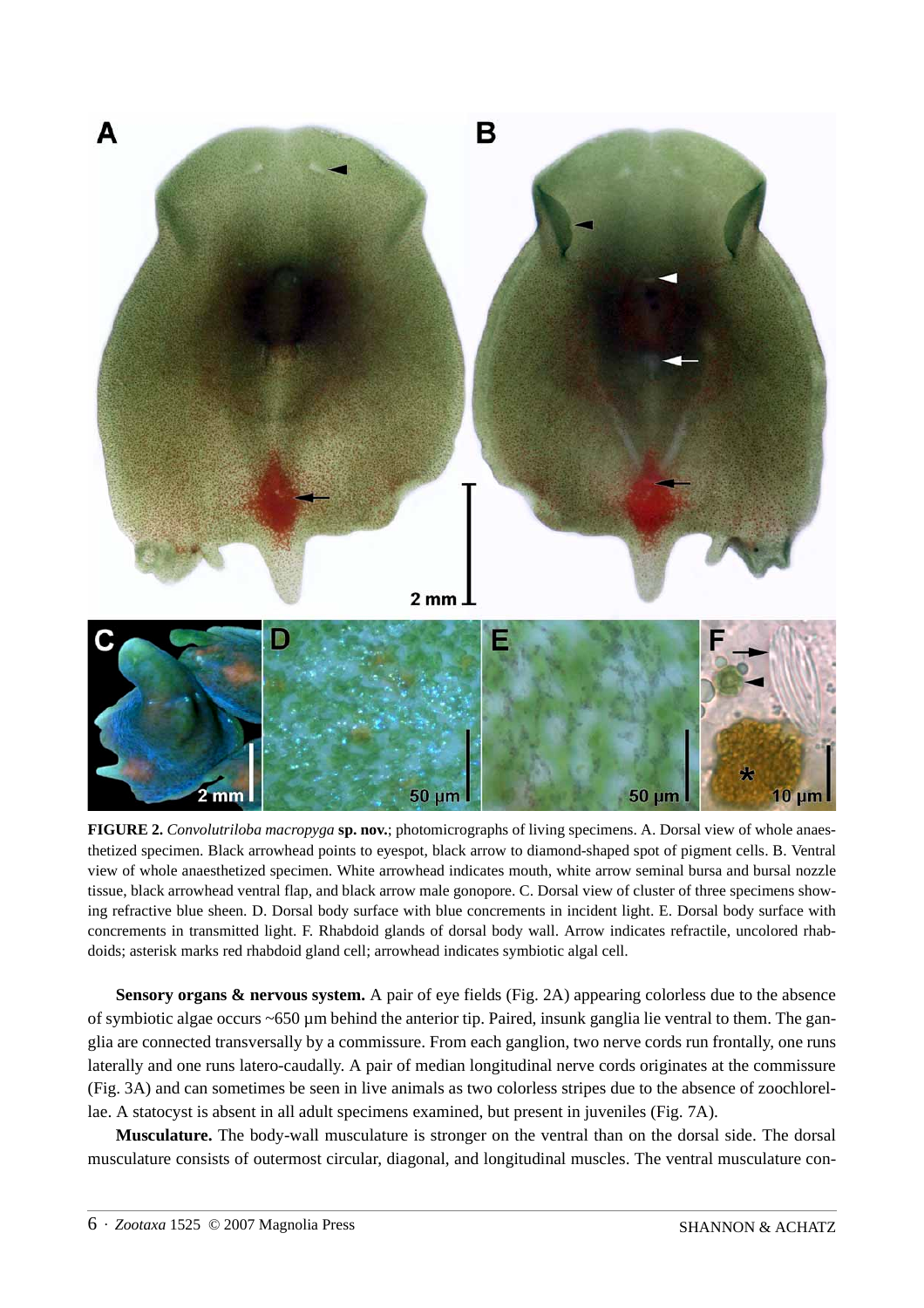sists of outermost circular muscles (Fig. 5B), a layer of muscles that arc across the body in curves centered on the mouth (Fig. 5C), and an innermost layer of longitudinal muscles and muscles radiating from the mouth (Fig. 5D). Circular muscles near the lateral posterior edge of the mouth bend around its anterior rim in a Ushaped path. Some of these do not bend fully around the mouth but run anteriorly and terminate lateral to it. The next layer inward consists of muscles surrounding the mouth and constituting the wall of the capturing funnel. They bend around the posterior rim of the mouth and run straight and oblique anteriad, crossing each other in front of the mouth (Figs. 4A, 5C). In the posterior half of the body are corresponding longitudinal cross-over muscles (Figs. 4B, 5C). The innermost layer consists of special pore muscles, which fan out from the mouth to the anterior rim and the lateral edges of the capturing funnel (Figs. 4A, 5D), and longitudinal muscles at the posterior end (Figs. 4B, 5D). These longitudinal muscles insert slightly in front of the posterior rim of the capturing funnel (Fig. 4A). Dorso-ventral muscles are abundant, especially laterally.



**FIGURE 3.** *Convolutriloba macropyga* **sp. nov.**; reconstructions to show arrangement of organs. A. Dorsal view. The gonads are paired but for clarity just the left testis and right ovary are shown. Arrows point to buds on lateral caudal lobes, arrowheads to paired ganglia and eyefields. B. Sagittal reconstruction of male copulatory organ. Peripheral parenchyma not shown. C. Sagittal reconstruction of female copulatory organ. Arrow points to female gonopore. Peripheral parenchyma not shown.

**Gland cells.** Numerous adhesive papillae are distributed along the posterior lateral margin. They comprise the distal tips of glands protruding through the body wall and are  $\sim$  5 um long and 2 um wide.

Two sorts of rhabdoid gland cells, whose cell bodies lie in the parenchyma, protrude on the body surface. The cells of the first type are highly flexible in shape but are commonly  $\sim$ 45 µm long and  $\sim$ 15 µm wide and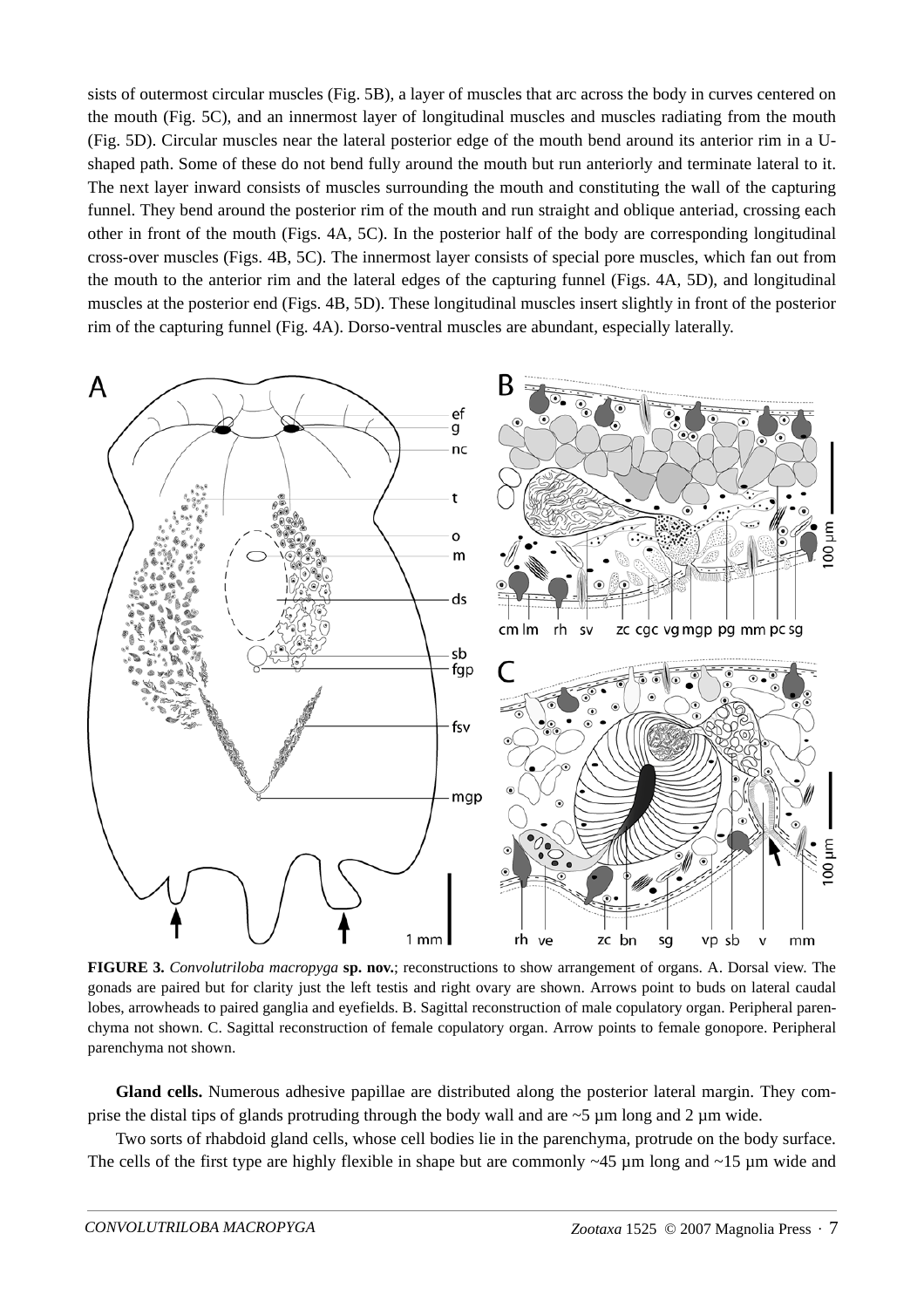contain  $\sim$ 250 rhabdoids measuring 2–3 µm long and  $\sim$ 1 µm wide, the contents of which are reddish-orange (Fig. 2F). Some of these rhabdoid gland cells bear similarly shaped translucent rhabdoids instead. The rhabdoids and the cytoplasm of these cells are cyanophilic. The cells are distributed on the dorsal and ventral side, with the exception of the ventral side of the capturing funnel, including the inner side of the ventral flaps. In non-sexual juvenile specimens the red rhabdoid gland cells are sparsely distributed. As an animal matures, cell densities increase body-wide with higher densities emerging both dorsally and ventrally adjacent to the developing ovaries. In sexually mature adults rhabdoid gland cells are highly numerous along the posterior, lateral margins, the lobes, around the male copulatory organ, and in the region of the gonads on the ventral side (Figs. 2A, B). The second rhabdoid gland cell type occurs solely on the dorsal side, about 20 cells in a specimen. Each cell contains  $\sim$ 18 refractive rods, which are  $\sim$ 20  $\mu$ m long, 1  $\mu$ m wide (Fig. 2F), and strongly cyanophilic.



**FIGURE 4.** *Convolutriloba macropyga* **sp. nov.**; whole mount stained with Alexa-488-labeled phalloidin and viewed with confocal microscopy. A. Optical section of ventral body-wall musculature. Anterior toward upper left corner. White arrows point to longitudinal muscles, white arrowheads to radial muscles, black arrowheads to U-shaped muscles. B. Projection of ventral and lateral body-wall musculature adjacent to the mouth (in upper left corner).

Mucous gland cells are absent. Adults lack a frontal organ, but freshly hatched juveniles have an easily recognized frontal organ with a reservoir, all lying in front of the statocyst (Figs. 7 A, B).

Red pigment cells are densely packed on the dorsal side in a diamond-shaped red spot ~1.4 mm long and ~0.9 mm wide in front of the median caudal lobe (Figs. 1C, 2A, B). The cells lie dorsal to the male copulatory organ and ventral to the body-wall musculature and the rhabdoid gland cells, they do not protrude to the surface, and measure 40–50 µm in diameter (Fig. 3B). In histological sections the cells are filled with a grayish meshwork and their cytoplasm is not stained.

Sagittocysts occur in two sizes. Large sagittocysts occur in abundance and measure  $\sim$ 40 µm long and  $\sim$ 2.5 um wide. Small sagittocysts, distributed mainly at the anterior lateral margins, measure  $\sim$ 20 um long and  $\sim$ 1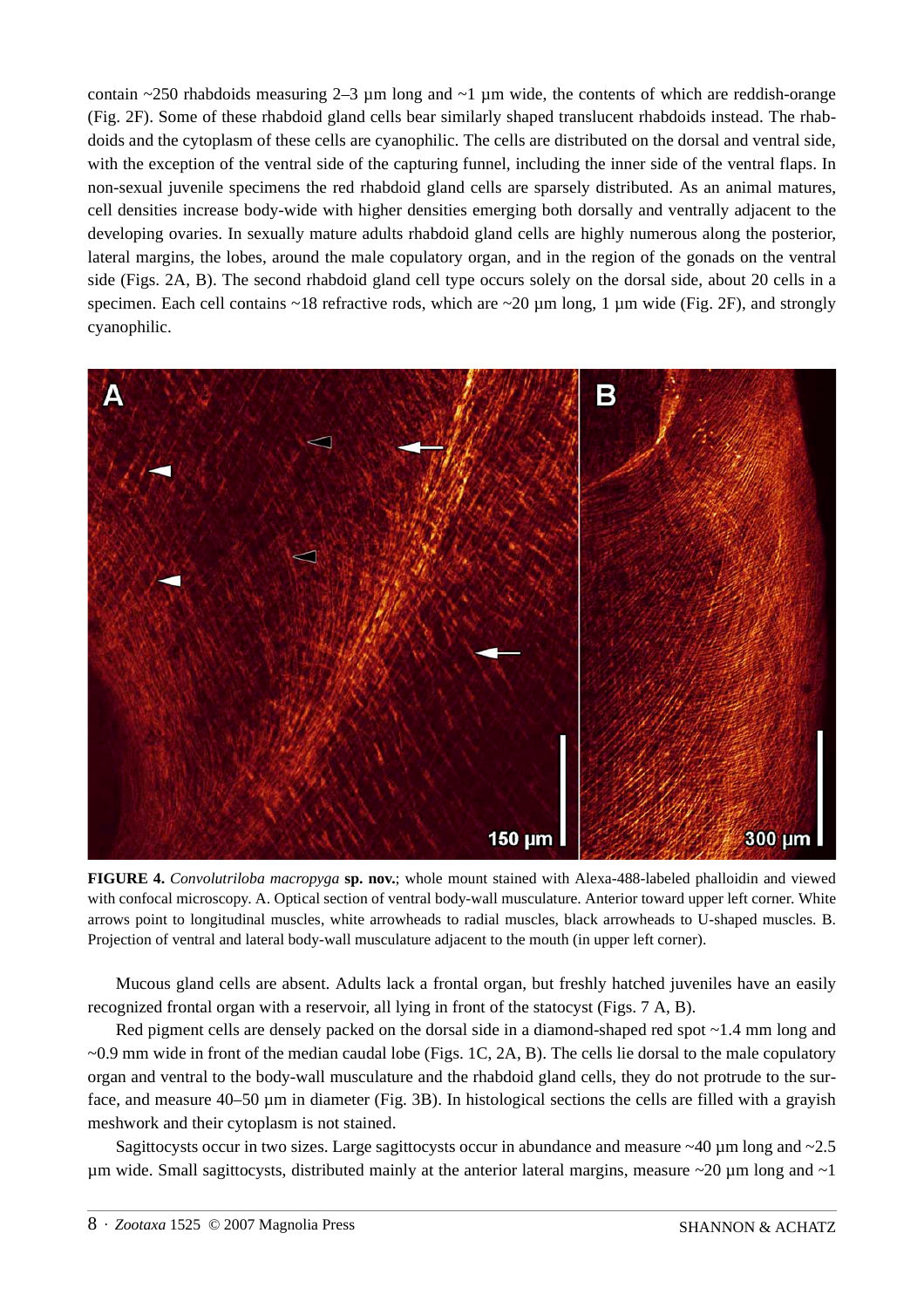µm wide. The sagittocysts are formed in sagittocytes which lie ventral to the dorsal body-wall musculature and rhabdoid gland cells. The sagittocytes generally contain a bundle of 8–12 sagittocysts. Each sagittocyst moves towards the distal tip of the sagittocyte, which lies within the body wall. A muscle cell, or muscle mantle, enwraps the sagittocyst within the distal tip of the sagittocyte. This arrangement is connected with a sensory cell and altogether is called an extrusion apparatus *sensu* Gschwentner *et al.* (2002). The muscle mantles enwrapping the small sagittocysts are  $\sim$ 50  $\mu$ m long and  $\sim$ 6  $\mu$ m wide, those enwrapping the large sagittocysts are  $\sim$ 75 µm long and  $\sim$ 9 µm wide. The extrusion apparatus are distributed over the entire dorsal surface and the lateral sides of the ventral flaps, with higher densities found on the lateral margins. Ventral distribution is limited to the area between the female gonopore and the caudal end with high densities in a broad region between the gonopores.



**FIGURE 5.** *Convolutriloba macropyga* **sp. nov.**; reconstructions to show ventral body-wall musculature. For clarity just a few muscles are shown. Scale bar: 1 mm. A. All muscle components. B. Circular muscles. C. U-shaped muscles and longitudinal cross-over muscles. D. Special pore muscles and longitudinal muscles.

**Parenchyma & zoochlorellae.** The parenchyma consists of dense peripheral parenchyma and parenchyma cells with large vacuolated spaces. The dense parenchyma occurs primarily in the periphery of the body, but is also found centrally surrounding nervous tissue and often forms extensions into the vacuolated parenchyma. Numerous zoochlorellae, 5–14 µm wide, are distributed throughout the parenchyma. In squeeze preparations and motile specimens, zoochlorellae appear to be arranged in rows, mirroring the overlying musculature (and sometimes the longitudinal nerves, as well); a random distribution is observed in specimens at rest. The algal endosymbiont has been isolated using the  $CO<sub>2</sub>$  bubbling method of Boyle & Smith (1975) and cultured in L1 media. We have not yet identified the algal species.

**Testes & male reproductive system.** The paired testes lie dorsal and lateral to the ovaries. Follicles and sperm pass caudally and sperm accumulate in paired false seminal vesicles, which measure  $\sim$ 170  $\mu$ m in diameter and converge toward the body-midline (Fig. 3A). Mature spermatozoa measure ~280 µm long, have a thin  $\sim 50 \mu$ m long tail, and a stepped,  $\sim 20 \mu$ m long tip.

The male gonopore lies about 1 mm in front of the posterior end, slightly less than 2 mm behind the female gonopore, and opens into a vesicula granulorum. The vesicula granulorum,  $\sim$ 50  $\mu$ m in diameter and  $\sim$ 75 µm high, lies within a plug of peripheral parenchyma, which is 450 µm long, 300 µm wide, and 150 µm high. Dorso-ventral muscles, sagittocytes, extrusion apparatus, and two types of gland cells are embedded in this plug. The first type of gland cell contains small cyanophilic vesicles with a diameter of 300–500 nm, and protrudes through the body wall around the male gonopore and into the distal part of the vesicula granulorum. The second type, prostate gland cells *sensu* Winsor (1990), produce basophilic vesicles with a diameter of ~1 µm, and protrude exclusively into the proximal part of the vesicula granulorum. A seminal vesicle, measuring  $\sim$ 100 µm in diameter when filled with sperm, opens into the proximal end of the vesicula granulorum (Fig. 3B). One lateral canal on each side connects the seminal vesicle with the caudal end of the corresponding false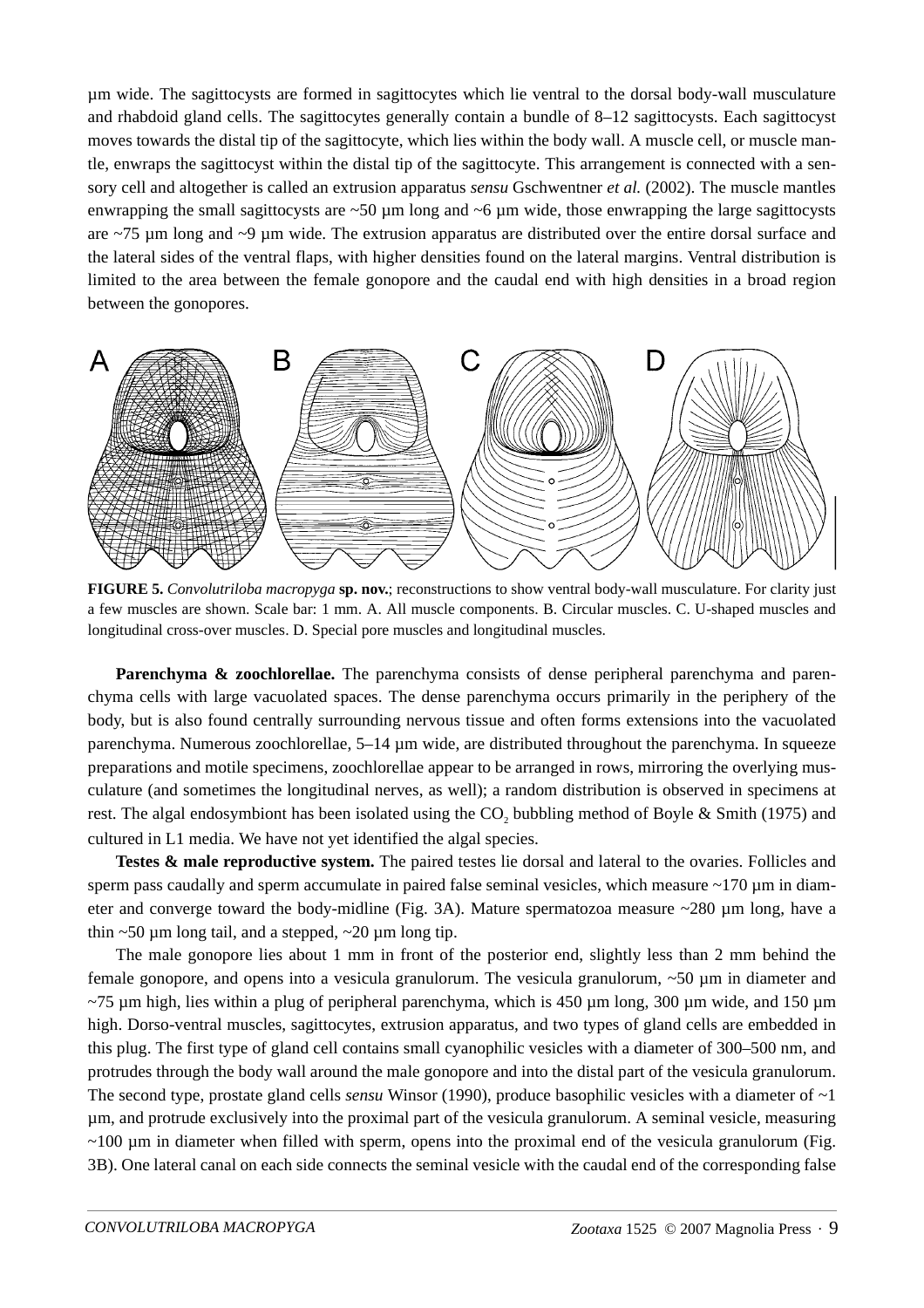seminal vesicle. Each canal is  $\sim$  300 µm long and has a diameter of 22 µm. The paired canals and the seminal vesicle are surrounded by sclerotized tissue and parenchymal musculature.



**FIGURE 6.** *Convolutriloba macropyga* **sp. nov.**; photomicrographs of living specimens. A. Dorsal view of female copulatory organ with two bursal nozzles. Black arrowheads point to bursal nozzles. B. Dorsal view of female copulatory organ with three bursal nozzles. Black arrowheads point to bursal nozzles.



**FIGURE 7.** *Convolutriloba macropyga* **sp. nov.**; photomicrographs of live juvenile. A. Dorsal view of whole specimen. Arrow points to statocyst, arrowhead to frontal pore. B. Frontal organ. Arrow points to frontal pore. C. Statocyst. Arrowheads point to nuclei of parietal cells; asterisk marks statolith. D. Rhabdoid gland cell.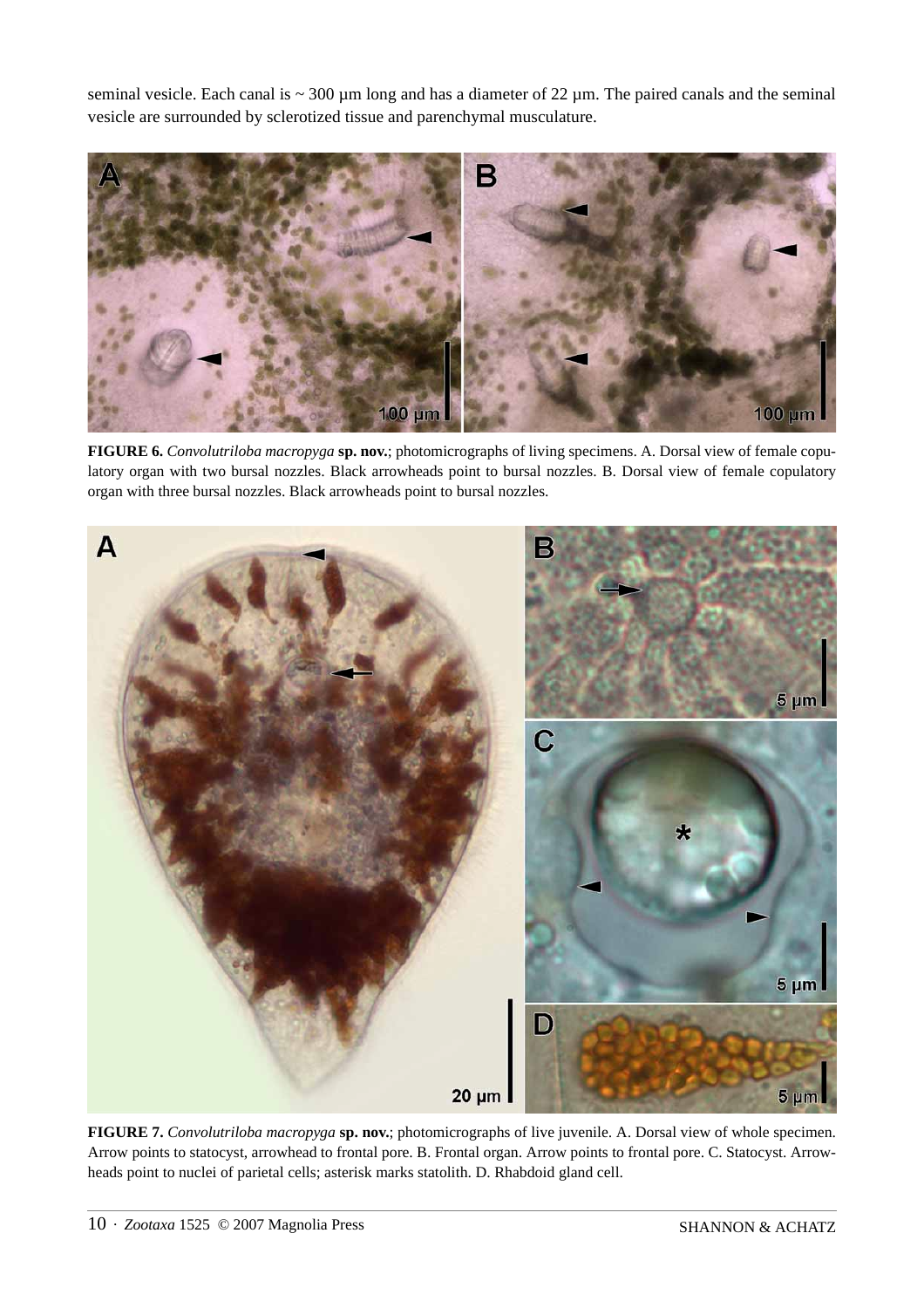

**FIGURE 8.** Light experiments in *Convolutriloba macropyga* **sp. nov.** and the *Convolutriloba* genus. A. Progeny release rates of *Convolutriloba macropyga* **sp. nov.** in response to light intensity. The experiment involved 24 adult specimens each in one of three light treatments: dark, low light, and high light. Trials ran for 15 days. Results are presented as average number of asexual progeny released per individual per day. Error bars are 95% confidence intervals. B. Comparison of dark-survival of species within the genus. Twenty-four adult animals of each species (*C. retrogemma*, *C. longifissura*, *C. hastifera*, and *C. macropyga*) were subjected to total darkness to determine and compare the extent of the obligate nature of algal symbiosis between the different host species. *Artemia* sp. prey was provided daily in superabundance to minimize the variable of holozoic starvation. Results are presented as percent survival over time.

**Ovaries & female reproductive system.** The paired ovaries lie ventral and medial to the testes (Fig. 3A). Early oocytes contain numerous translucent granules, have a cell diameter of  $\sim 50 \mu$ m, a nucleus measuring  $\sim$ 10 µm, and a nucleolus measuring 2–5 µm in diameter. The nucleus is surrounded by dense homogeneous cytoplasm measuring 25 µm in diameter. During cellular growth the size and morphology of the nucleus and nucleolus remain constant as the cell becomes larger and lobulated. In living specimens one can observe the appearance of orange-brown granules in the cytoplasm of oocytes at about the level of the mouth. At the same level, basophilic granules with a diameter of 500–800 nm start to appear in histological sections. As oocytes mature the cytoplasm stains progressively darker.

The female gonopore lies  $\sim$ 1.5 mm behind the mouth (Fig. 3A). The vagina is an invagination of the body wall  $\sim$ 100  $\mu$ m long, ciliated, and lined with weak musculature (Fig. 3C). The vagina connects with the distal part of the seminal bursa, which is lined with weakly sclerotized tissue and often filled with spongy tissue. The proximal part is surrounded by bursal nozzle tissue. Bursal nozzles range in size from 55 um to 150 um and vary in number from 1 to 3 (Figs. 6A, B). Of 26 specimens examined, 15 had one nozzle, 7 had two, and 4 had three. All sectioned animals had two bursal nozzles lying in close proximity, sharing one common seminal bursa. The bursal nozzles are directed antero-ventrally, and curve frontally. The vestibula are extraordinarily large and contain many rounded nuclei, cyanophilic vacuoles, and a weakly stained granular plasma.

**Sexual reproduction.** Although we have not yet witnessed copulation, sexual reproduction is evident in our populations and sexually mature animals routinely produce eggs. One third of the adults in the *progenyrelease* trials laid eggs after being individually isolated at the onset of the experiment. Egg laying was most common in the first five days but continued until the ninth day of isolation. Most animals laid eggs on three or four different days; one animal produced eggs on seven consecutive days.

Eggs are commonly laid in a flat cluster measuring no more than 2 mm in diameter and are suspended in a transparent matrix that adheres the cluster to the substrate. Of fifty clusters collected for egg counts, average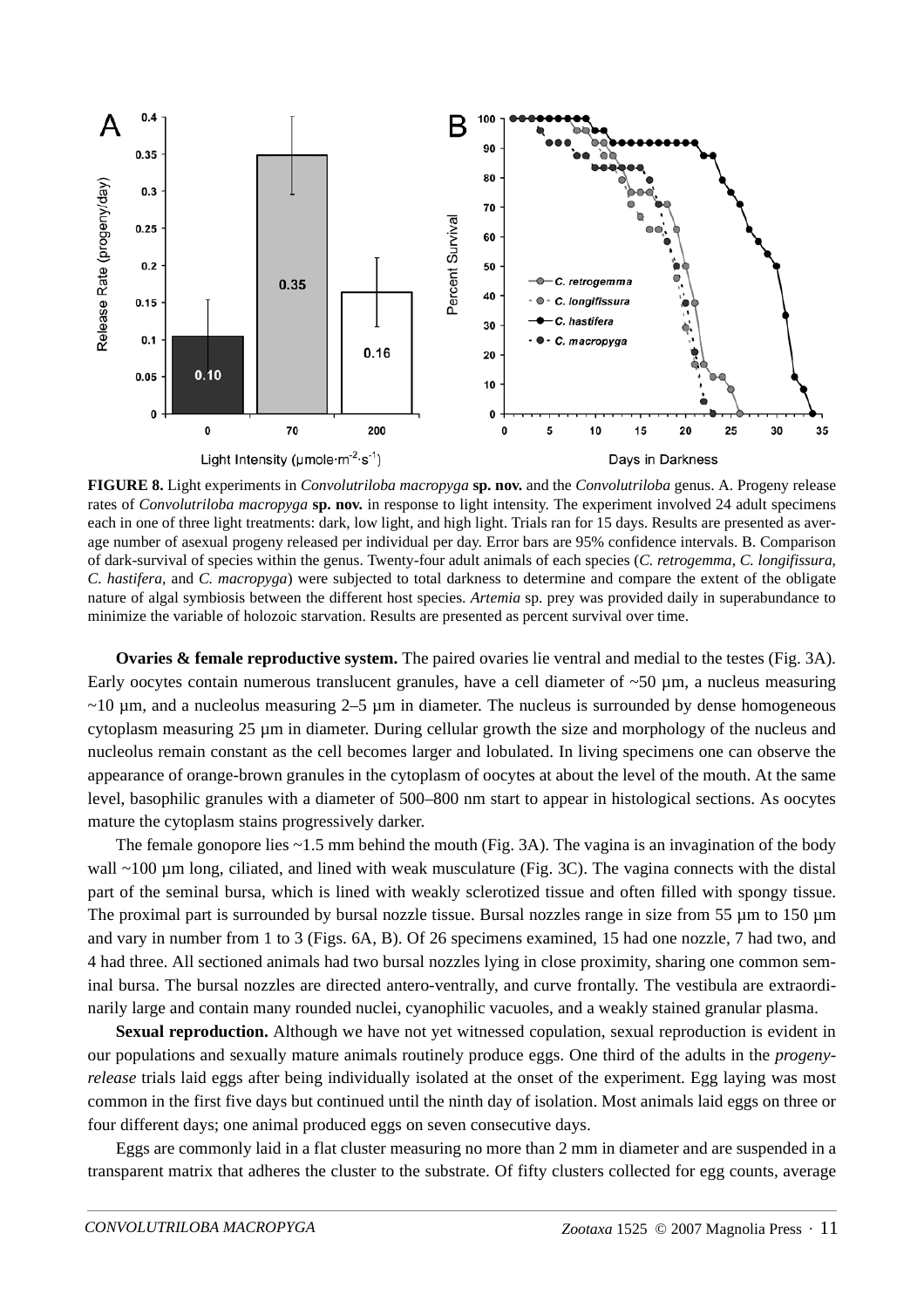number of eggs per cluster was 78; the smallest cluster contained 31 eggs, and the largest contained 181. Eggs are ovoid in shape with a thin, transparent shell  $\sim$ 170 x 130 um. Embryos in freshly laid eggs bear a reddishorange color, have no readily identifiable morphological features, and occupy ~90% of the egg. After 36–48 hours, a darkening, dense, red spot appears within each embryo. The embryos' surfaces are entirely ciliated, and they rotate within the eggs. By the third day the embryos are folded over ventrally, continue to rotate, have fully developed red rhabdoid gland cells concentrated centro-caudally and laterally, and a statocyst. Juveniles begin to hatch on the third day and most have emerged by the end of the fourth. Hatchlings are  $\sim$ 230  $\mu$ m long and  $\sim$ 120  $\mu$ m wide, dorso-ventrally flattened, rounded anteriorly and taper caudally to a rounded point (Fig. 7A). They harbor no algal symbionts, but have a frontal organ, a statocyst with a statolith, and approximately 100 red rhabdoid gland cells (Figs. 7A–D). The statocyst is  $\sim$ 22  $\mu$ m and the statolith  $\sim$ 12  $\mu$ m wide (Fig. 7C). Four-day-old hatchlings already possess small sagittocysts at the anterior end. Hatchlings glide along the substrate using their cilia; unlike adult animals they routinely swim freely in the water column by cilia. They appear to consume bacteria, as evidenced by large numbers of live bacterial cells sequestered in the central parenchyma, and have been observed preying on small ciliates.

**Asexual reproduction.** This species reproduces asexually by reverse budding (Hendelberg & Åkesson 1988) whereby the main axis of the progeny is reversed 180° relative to that of the mother. Budding begins as a thickening, slight protrusion anywhere along the caudal margin lateral to the median lobe(s), up to and including the lateral lobes. Concomitant with the thickening is a migration of zoochlorellae to the protrusion rendering it a darker green, and the emergence of red pigment cells medial to, and forward of the protrusion in the mother. Within 24 hours the bud has elongated disto-caudally from the mother and the newly formed red pigment spot has expanded and elongated to span the marginal interface between mother and daughter as can be seen in Figure 1A. Within the following 24–36 hours a head has developed, eye fields are evident, and in some cases the daughter begins feeding holozoically. Shortly thereafter, the bud is not released but torn from the mother when it attaches itself to the substrate and pulls away. At any one time, we have observed upwards of 4–5 daughter individuals in various stages of development on a mother individual.

Released progeny size is directly proportional to the size of the mother animal. Newly released progeny ranges from 1 to 3 mm in length. Larger progeny can produce buds within 24 hours. Sexual maturity is reached within 8–10 days under optimal environmental conditions. Growing buds and newly released progeny exhibit the characteristic refractive blue sheen of their mother. Soon after release, however, the concrement densities decrease to a sparse distribution primarily in the caudal half of the juvenile animal. As the animal matures the concrement distribution expands and becomes denser such that sexually mature adults have the refractive blue sheen over the entirety of their dorsal surface.

**Progeny release rates.** Rates appear to vary in response to many environmental factors including, but not limited to, prey availability, diversity of prey, water quality, water flow, and light quality. Of the abiotic variables, light intensity appears to have the greatest influence on asexual budding (Fig. 8A). Control animals kept in darkness released about one bud every 10 days; those in high light released one bud every 6.4 days; and those under optimal light conditions released one bud every 2.9 days.

**Environmental limitations.** Salinity-tolerance experiments on adult specimens revealed 50% lethality concentrations at 24 ppt and 44 ppt over a three-day exposure with an optimal salinity (100% survival) of 34 ppt (Fig. 9A). Temperature experiments showed a 100% survival range of 18–28°C. Unlike the relatively gradual decreases in survival observed in the salinity experiments, abrupt drops to zero-survival occurred immediately outside this range (Fig. 9B).

**Comparative data.** We found few pronounced differences among species of *Convolutriloba* in their sexual reproduction. Egg size was statistically larger in *C. hastifera* than in the three other species (180 x 125µm in *C. hastifera* vs. 170 x 130 µm; one-way ANOVA with length:width ratio as the independent variable,  $\alpha$  = 0.05, p < 0.001, post-hoc Tukey HSD test verified statistical difference of *C. hastifera* egg size), but there was no difference in embryo size. Embryos developed similarly in all species and hatched within the same 3-to-4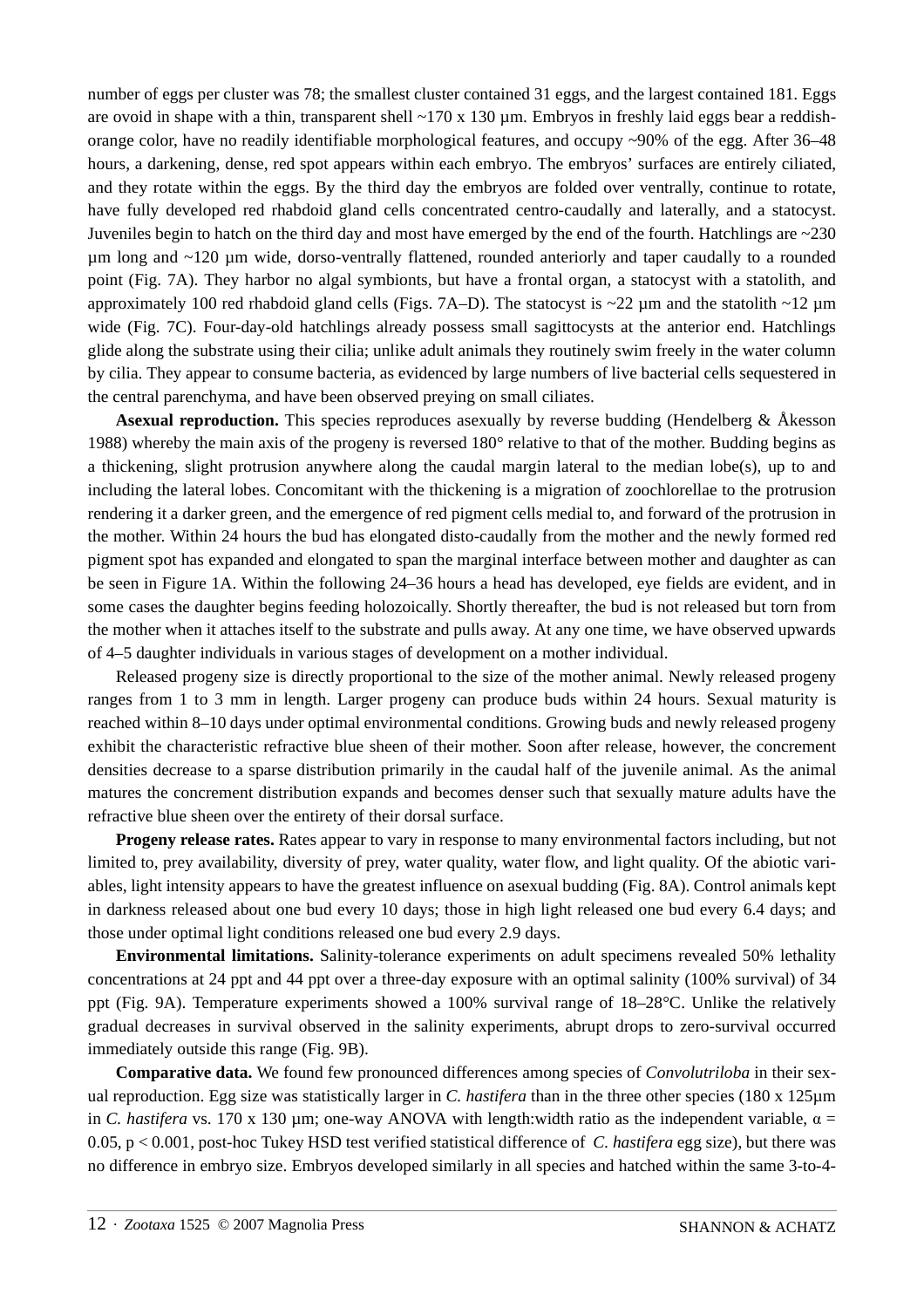day window. All species' hatchlings were aposymbiotic and possessed a frontal organ and statocyst. Aposymbiotic hatchlings maintained their size for about one week, then gradually decreased in size and died within two weeks. We do not know how any of the species obtains algal symbionts in the wild, but one-day-old hatchlings of *C. macropyga* were successfully infected with symbionts when algal (previously isolated from *C. macropyga*) culture was added to dishes containing the hatchlings.

Our comparative dark-survival data (Fig. 8B) show that *Convolutriloba macropyga* **sp. nov.**, *C. retrogemma*, and *C. longifissura*, experience 100% mortality after approximately 23–26 days in total darkness with access to prey. *Convolutriloba hastifera*, however, survives for 8 days more. In all species, as zoochlorellae density decreased, density of red rhabdoid gland cells increased. Prior to death, all animals, regardless of species, were primarily red-orange in color and were a fraction of their original size despite having captured and consumed *Artemia* sp.



**FIGURE 9.** Environmental tolerances of *Convolutriloba macropyga* **sp. nov.**; A. Salinity tolerance. Animals were subjected to a range of artificial seawater salinities,  $n = 6$  per salinity. Surviving numbers were recorded every 12 hours for three days. No change in survival percentages was noted after 60 hours. Second order polynomial regressions were fit to each data set;  $r^2 = 0.81$  for 60-hour regression line. Fifty percent lethality occurred at 24 and 44 ppt. B. Thermal tolerance. Animals were subjected to a range of temperatures,  $n = 20$  at each temperature tested. Surviving numbers were recorded every 24 hours for three days.

#### **Taxonomic remarks**

One major feature that *Convolutriloba macropyga* and *Convolutriloba retrogemma* have in common is the mode of asexual reproduction by reverse budding, but the number of buds at any one time is generally greater in *C. macropyga*. *Convolutriloba hastifera* reproduces by transversal fission (personal observation of populations in Georgia and Maryland, USA, by Shannon, Sikes, and Hatch, and of populations in Innsbruck, Austria by Achatz, Gärber, and Gschwentner), *Convolutriloba longifissura* by transversal fission with a subsequent longitudinal fission (Åkesson *et al.* 2001).

Secondly, *C. macropyga* and *C. retrogemma* share similarities of the male copulatory organ. Both species possess lateral sclerotized canals leading to a vesicula granulorum ("vesicle filled with granular secretion" *sensu* Hendelberg & Åkesson 1988). In our sections it is evident, especially in Paratype USNM 1100331 that the two canals unite before opening into the vesicula granulorum. In some specimens the appearance of these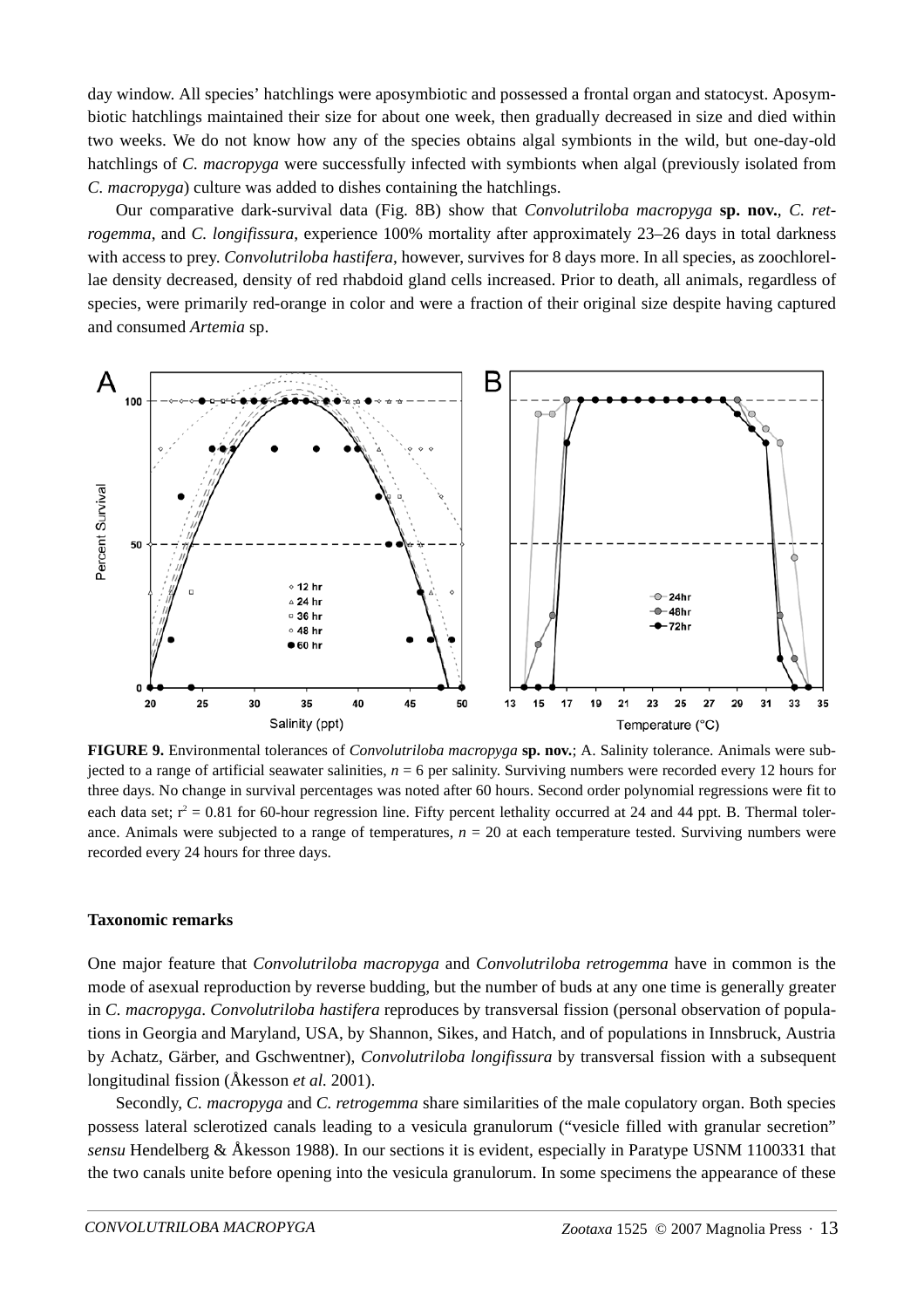canals is different than described above. Instead of a uniform diameter along the entire length, they may have constricted and extended sections, always in a bilaterally symmetrical pattern. This indicates that the canals may transport sperm actively. By contrast, no sclerotized canals are described in *C. hastifera,* and the terminal vesicle is filled with glandular secretions and sperm (Winsor 1990).

The new species shares with *C. hastifera* and *C. longifissura* the distribution of sagittocysts at the anterior end and on the dorsal side.

Like all other species of the genus, *C. macropyga* lacks a statocyst in the adult. As pointed out by Hendelberg & Åkesson (1988) caution should be exercised in declaring the absence of a statocyst since statocysts are absent in asexually produced individuals of *Amphiscolops langerhansi* von Graff, 1882 (Hanson 1960). Though we have found statocysts in the hatchlings of all four convolutrilobids, we have yet to successfully raise a hatchling (and its statocyst) through to adulthood. *Convolutriloba hastifera* and *C. retrogemma* have a frontal organ, which is lacking in *C. macropyga* and *C. longifissura*. Again, *C. macropyga* hatchlings have a frontal organ, though whether it is retained in sexually produced adults is unknown.

*Convolutriloba macropyga* stands distinct from the other species by having up to three bursal nozzles. The multiplication of bursal nozzles could be an adaptation to the high rate of oocyte production — that is, to facilitate higher rates of fertilization. The variable number of bursal nozzles could indicate that this character has not yet stabilized genetically. Another explanation could be that our population is genetically degraded (see *significance of sex* section below).

Concrement spots, which occur in different patterns over the entire dorsal surface in all other species of the genus, are restricted to a transverse distribution above the mouth and along the lateral margins in the new species. The uniform, scattered distribution of concrement and the blue refractive sheen it affords the animal is exceptional.

*Convolutriloba macropyga* further differs from the other species by having more pronounced ventral flaps and possessing shorter orange-red rhabdoids  $(2-3 \mu m)$  than the other species  $(5-6 \mu m)$ .

The length of spermatozoa varies significantly within the genus, ranging from 280 µm in *C. macropyga* to 200 µm in *C. retrogemma* (Hendelberg & Åkesson 1988), and 130 µm in *C. longifissura* (Åkesson *et al.* 2001).

Yet-unpublished molecular data of 18S-rDNA and COI sequences further corroborate that *C. macropyga* is distinct from all other convolutrilobids (personal communication, James Sikes, University of Maryland).

**Body-wall musculature.** Our findings on the arrangement of elements in the ventral body-wall musculature differ in various points from the pattern described in *C. longifissura* by Gschwentner *et al.* in 2003. First, circular muscles that bend around the anterior rim of the mouth are absent in *C. longifissura*. Second, the muscles around the mouth are all concentric in *C. longifissura* but in *C. macropyga* just the most inner ones follow this pattern; more eccentrically they cross each other in front of the mouth. In our specimens special pore muscles fan out from the mouth, too, but there are no intermediate muscles between those that run perpendicular to the anterior-posterior axis and those that run caudally. Contrary to the finding of Gschwentner *et al.* (2003) in *C. longifissura,* the posterior longitudinal muscles of *C. macropyga* do not converge towards the mouth but run parallel to the lateral body margin and attach to the body wall in front of the posterior rim of the capturing funnel (compare our figs. 5A–D with figs. 5A–D in Gschwentner *et al.* 2003). The differences found can be explained as modifications due to the larger body size of *C. macropyga*, but it should be mentioned that posterior longitudinal muscles arising at the level of the mouth are described in *Picola renei* Achatz & Hooge, 2006 and *Wulguru cuspidata* Winsor, 1988 (see Hooge 2003), whereas special pore muscles that fan out from the mouth and cover the entire ventral side of the body are unique to *C. longifissura* within the Acoela.

**Endemism.** Although the natural habitat of the new species is unknown, we can deduce that it is likely indigenous to tropical Pacific or Indian Ocean reefs. *Convolutriloba hastifera* was collected in waters off Magnetic Island, Australia (Winsor 1990). *C. longifissura* came from an aquarium with material from Indonesia (Bartolomaeus & Balzer 1997), and we have collected it in Kaneohe Bay, Hawaii. Most interestingly, Ish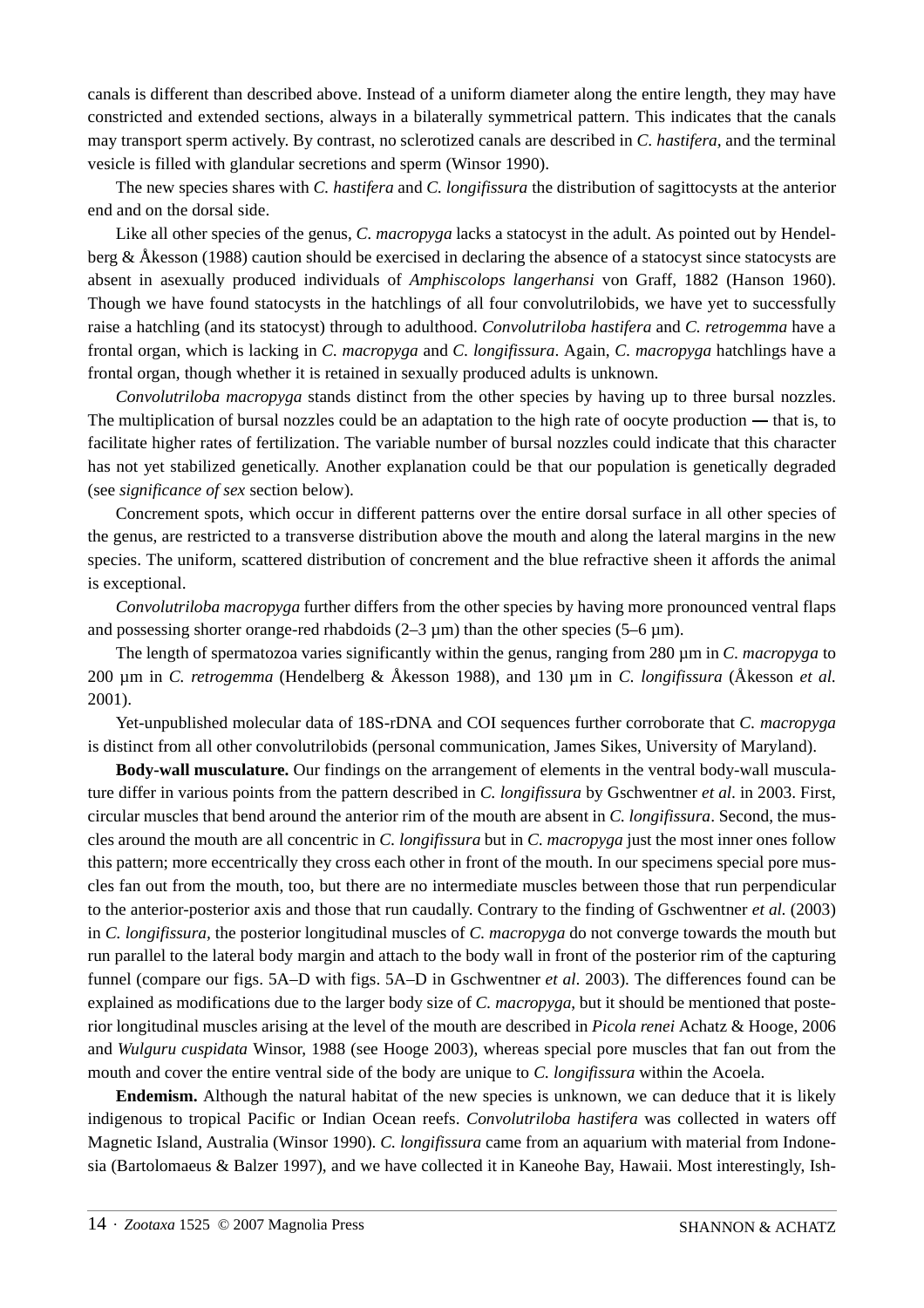ikawa & Yamasu (1992) report a species similar to *C. retrogemma* ― and even more similar to *C. macropyga* ― in Japan. The Indo-Pacific origin is further warranted in that the vast majority of corals (the most common vector responsible for convolutrilobid infestations) in the retail market are imported from this area. No evidence exists, scientific or anecdotal, for a Caribbean *Convolutriloba*. Furthermore, our data show *C. macropyga* to be relatively stenohaline and stenothermal, thereby eliminating all temperate waters and estuaries as potential sources.

**Importance of light.** Åkesson & Hendelberg (1989) and Bartolomaeus & Balzer (1997) cited the inability of *C. retrogemma* and *C. longifissura* to survive indefinitely in the dark as evidence of the obligate nature of algal symbioses to these acoels. Bartolomaeus & Balzer (1997) determined that *C. longifissura* was more dependent on its algae than *C. retrogemma* in that it survived a mere 4 days in darkness while *C. retrogemma* survived 34–36. Our own experiment on dark-survival included all four species, allowing for comparison under identical conditions (Fig. 8B). The differences between our results and those of Åkesson & Hendelberg (1989) and Bartolomaeus & Balzer (1997), specifically in *C. longifissura* which survived 23 days in our tests, indicate that some other factor(s) may have influenced the experiments (see *Toxicity* section below).

**Significance of sex.** Sexual reproduction appears to be necessary in this genus to maintain a healthy population. An isolated population of *C. longifissura* in a hobbyist's aquarium yielded "robust" asexual individuals over a one-year span in 2005–2006. We harvested 500–750 individuals every 3 months until June 2006 when only about 100 small specimens could be found. All of these last individuals were similarly deformed in ways affecting the transverse fission phase: both the adult and still-attached daughter usually died, but some simply failed to complete longitudinal fission. Throughout our studies of the convolutrilobids, we have witnessed several crashes in populations from otherwise pristine aquaria. Judging from the case of *C. longifissura*, we surmise that the genetic process known as *Muller's ratchet* (Muller 1932; Gordo & Charlesworth 2000) — the accumulation of deleterious mutations within an asexual population — is responsible for these sudden local extinctions. As in other asexual populations, the process could be reversed through sexual reproduction and genetic recombination.

**Toxicity.** Hendelberg & Åkesson (1988) and Bartolomaeus & Balzer (1997) both noted a coalesced "secretion" from the red gland cells of squeezed *C. retrogemma*, and *C. longifissura* specimens respectively. We find similarly, in the red rhabdoid gland cells of *C. macropyga*, that the red-orange contents of ruptured rhabdoids not only coalesce into a yellow-orange secretion, but that the secretion diffuses through the animal tissue fueling a chain reaction of further gland cell rupture and even lysis of zoochlorellae. Once a rupture occurs, a rapid disintegration of the entire animal ensues, accompanied by a distinct, bromine-like odor. In studying all four species we found that when multiple animals were maintained in small volumes of water, such as culture dishes, the death of any individual resulted in a discoloration (yellowing) of the water, the bromine-like odor emission, and the subsequent death of the remaining acoels as well as of any live prey (*Artemia* sp.) present. To minimize the impact of this apparent toxic effect, we found it prudent to isolate individuals during experiments. We further found that residual secretions on insufficiently cleaned glassware can affect animals and confound experimental results. We recommend acid cleaning of glassware used to hold Convolutrilobids. Plasticware appears to retain higher residual concentrations and should not be re-used. During experiments in small volumes of water, we find it best to remove released progeny since wounds at the point of separation can leak toxins.

Because of its high fecundity and ability to produce offspring both asexually and sexually, *C. macropyga* could prove to be a good model organism for studying stem cells, reproduction, and development. The basal position that these worms occupy as members of the Acoelomorpha, now widely seen as the most primitive phylum of the Bilateria (Ruiz-Trillo *et al*. 1999, 2004), makes such studies especially significant for understanding the most fundamental aspects of these processes. To encourage use of these animals we recommend the culturing methods described above, and, for shipping animals, we offer the following tips: Thermal extremes are an obvious concern, but death during shipment is more often caused by mechanical agitation.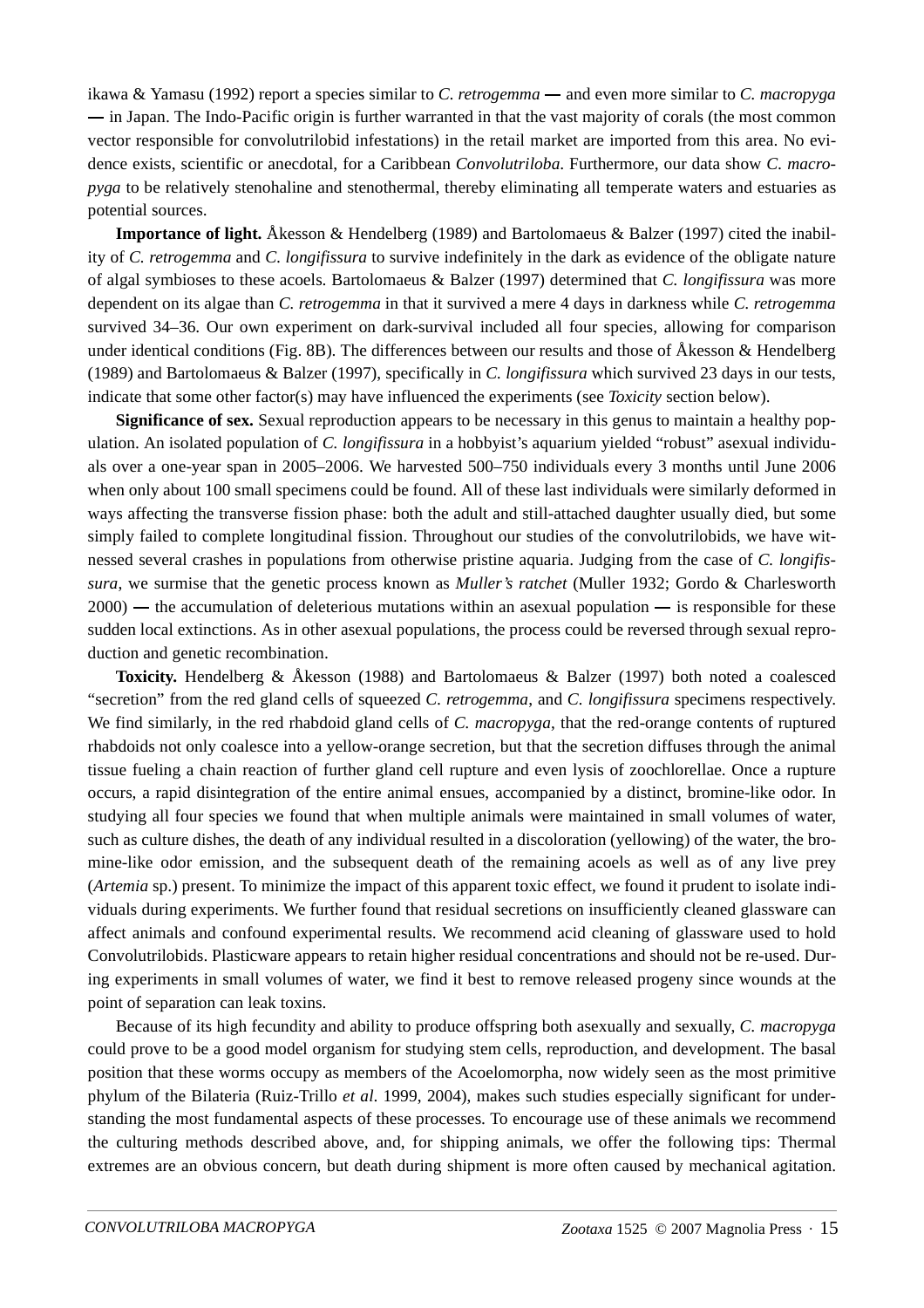Through extensive trial and error, we have determined that specimens are best shipped in leak-proof plastic or Nalgene containers of at least 100-ml size, at low density  $\sim$  10 animals per 100 ml maximum), and with no air bubbles – Containers should be fully immersed in clean seawater as the animals are loaded to ensure all air bubbles are removed from the container and lid prior to sealing it. The container should remain immersed while being sealed. Containers should be packed in Styrofoam shipping-boxes with sufficient insulating Styrofoam to minimize movement.

## **Acknowledgments**

We are grateful to Seth Tyler, Walter Hatch, and Bill Fitt for their support of this project. We wish to thank James Sikes for sharing his unpublished 18S and COI data. Special thanks go to Cappuccino Bay Aquarium for opening their store to our repeated collecting. This research was supported by the U.S. Environmental Protection Agency under STAR Fellowship No. FP-91636501-0 and by the National Science Foundation under Grant No. 0118804.

## **References**

Achatz, J.G. & Hooge, M.D. (2006) Convolutidae (Acoela) from Tanzania. *Zootaxa*, 1362, 1–21.

- Åkesson, B., Gschwentner, R., Hendelberg, J., Ladurner, P., Muller, J. & Rieger, R. (2001) Fission in *Convolutriloba longifissura*: asexual reproduction in acoelous turbellarians revisited. *Acta Zoologica*, 82, 231–239.
- Åkesson, B. & Hendelberg, J. (1989) Nutrition and asexual reproduction in *Convolutriloba retrogemma*, an acoelous turbellarian in obligate symbiosis with algal cells. *In:* Ryland, J.S. & Tyler, P.A. (Eds.) *Reproduction, genetics and distributions of marine organisms*. Olsen & Olsen, Fredensborg, Denmark, pp. 13–21.
- Bartolomaeus, T. & Balzer, I. (1997) *Convolutriloba longifissura*, nov. spec. (Acoela) first case of longitudinal fission in Plathelminthes. *Microfauna Marina*, 11, 7–18.
- Boyle, J.E. & Smith, D.C. (1975) Biochemical interactions between the symbionts of *Convoluta roscoffensis*. *Proceedings of the Royal Society of London. Series B, Biological Sciences* 189(1094), 121–135.
- Butler, J.K. (1979) Methods for Improved Light-Microscope Microtomy. *Stain Technology*, 54, 53–69.
- Gordo, I. & Charlesworth, B. (2000) On the speed of Muller's ratchet. *Genetics*, 156, 2137–2140.
- Graff, L. von. (1882) *Monographie der Turbellarien. I. Rhabdocoelida.* Verlag von Wilhelm Engelmann, Leipzig, 1–442 pp.
- Gschwentner, R., Baric, S. & Rieger, R. (2002) New model for the formation and function of sagittocysts: *Symsagittifera corsicae* n. sp (Acoela). *Invertebrate Biology*, 121, 95–103.
- Gschwentner, R., Ladurner, P., Salvenmoser, W., Rieger, R. & Tyler, S. (1999) Fine structure and evolutionary significance of sagittocysts of *Convolutriloba longifissura* (Acoela, Platyhelminthes). *Invertebrate Biology*, 118, 332–345.
- Gschwentner, R., Mueller, J., Ladurner, P., Rieger, R. & Tyler, S. (2003) Unique patterns of longitudinal body-wall musculature in the Acoela (Plathelminthes): the ventral musculature of *Convolutriloba longifissura*. *Zoomorphology*, 122, 87–94.
- Hanson, E.D. (1960) Asexual reproduction in acoelous Turbellaria. *Yale Journal of Biology and Medicine*, 33, 107–111.
- Hendelberg, J. & Åkesson, B. (1988) *Convolutriloba retrogemma* gen. et sp.n., a turbellarian (Acoela, Platyhelminthes) with reversed polarity of reproductive buds. *Fortschritte der Zoologie*, 36, 321–327.
- Hendelberg, J. & Åkesson, B. (1991) Studies of the Budding Process in *Convolutriloba retrogemma* (Acoela, Platyhelminthes). *Hydrobiologia*, 227, 11–17.
- Hooge, M.D. (2001) Evolution of body-wall musculature in the platyhelminthes (Acoelomorpha, Catenulida, Rhabditophora). *Journal of Morphology*, 249, 171–194.
- Hooge, M.D. (2003) Two new families, three new genera, and four new species of acoel flatworms (Acoela, Platyhelminthes) from Queensland, Australia. *Cahiers de Biologie Marine*, 44, 275–298.
- Ishikawa, K. & Yamasu, T. (1992) An acoel flatworm species related closely to the species *Convolutriloba retrogemma* Hendelberg & Åkesson occurs in Okinawa Island, Ryukyu Archipelago. *Zoological Science*, 9, 1281.
- Kostenko, A.G. & Mamkaev Y.V. (1990) The position of green convoluts in the system of acoel turbellarians (Turbellaria, Acoela). 2. Sagittiferidae fam. n. *Zoologicheskii Zhurnal* (Moscow), 69(7), 5–16.
- Muller, H.J. (1932) Some Genetic Aspects of Sex. *American Naturalist*, 66, 118–138.